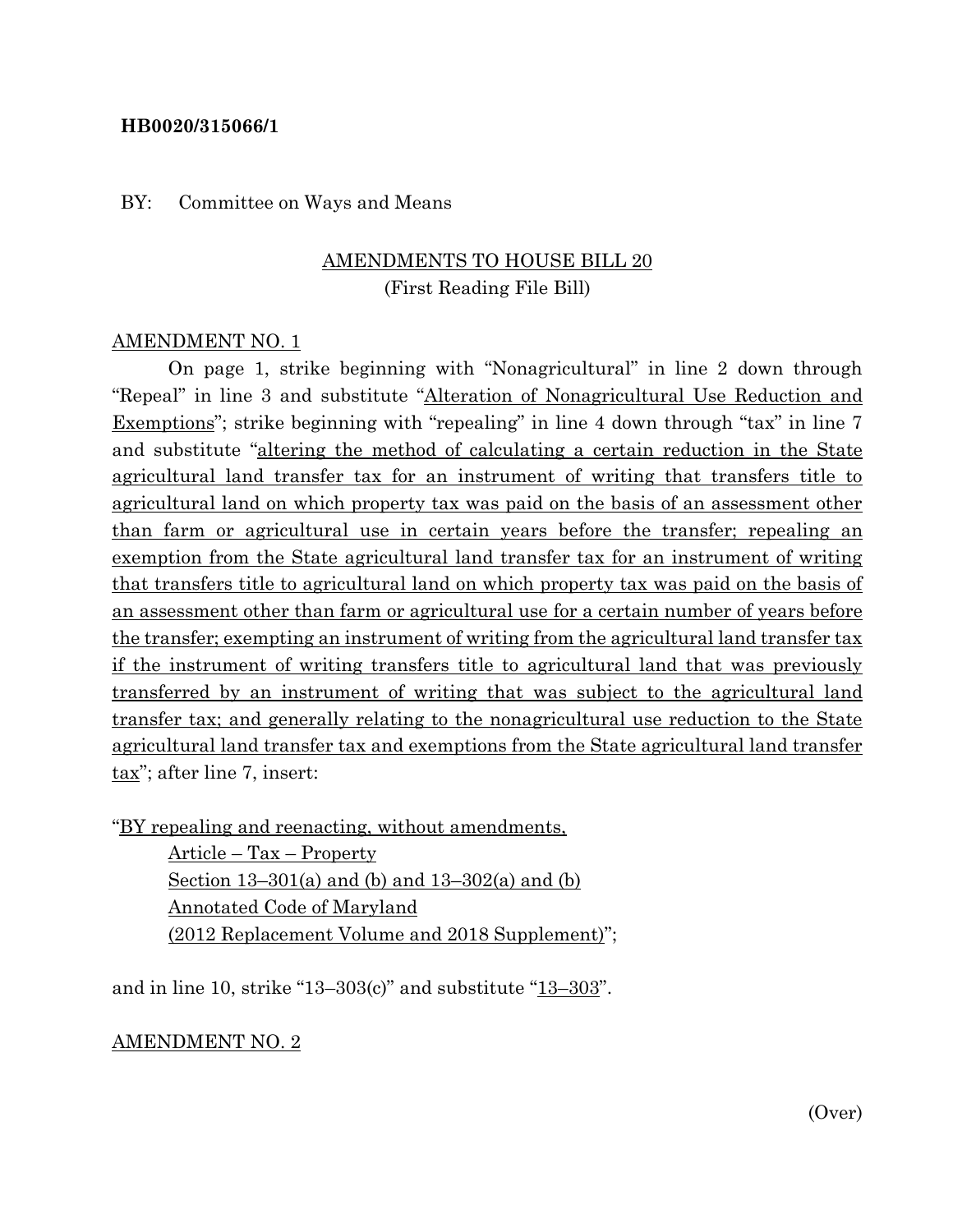### **HB0020/315066/1 Committee on Ways and Means Amendments to HB 20 Page 2 of 4**

On page 1, strike in their entirety lines 16 through 21, inclusive, and substitute:

"13–301.

(a) In this subtitle the following words have the meanings indicated.

(b) "Agricultural land" means real property that is or was assessed on the basis of farm or agricultural use under § 8–209 of this article.

13–302.

(a) Except as otherwise provided in § 13–305 of this subtitle, agricultural land transfer tax is imposed on an instrument of writing that transfers title to agricultural land.

(b) Agricultural land transfer tax is payable in addition to any other transfer tax imposed under this title.

#### 13–303.

(a) The agricultural land transfer tax applies at the following rates:

(1) for a transfer of 20 acres or more of agricultural land, 5%;

 $(2)$  except as provided in item (3) of this subsection, for a transfer of less than 20 acres of agricultural land assessed for agricultural use or as unimproved agricultural land, 4%; or

(3) for a transfer of less than 20 acres of agricultural land assessed as improved agricultural land or agricultural land with site improvements, 3%.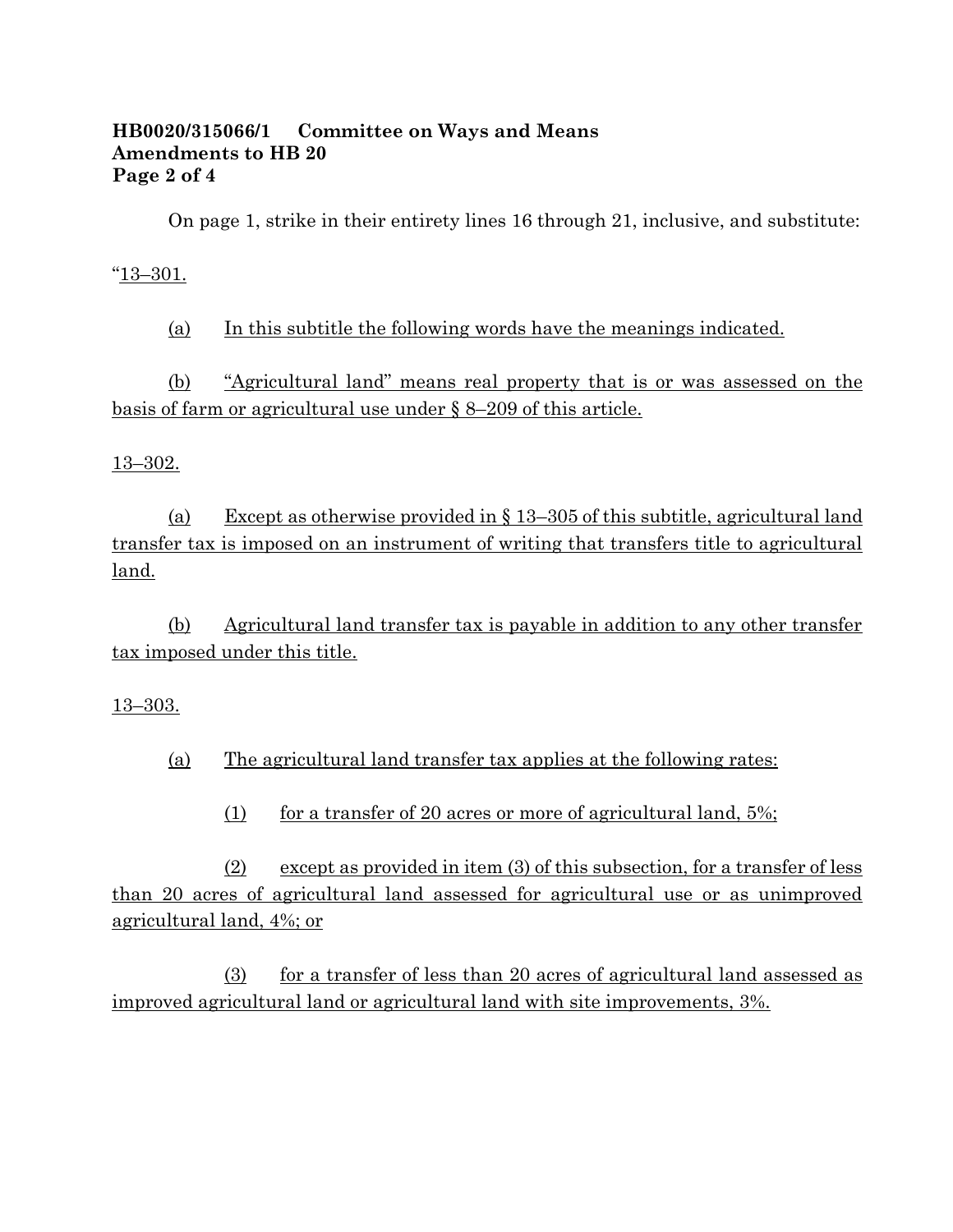### **HB0020/315066/1 Committee on Ways and Means Amendments to HB 20 Page 3 of 4**

(b) If an instrument of writing is subject to different rates of agricultural land transfer tax under subsection (a) of this section, the total agricultural land transfer tax due is computed separately for each portion of agricultural land to which a different rate applies.

(c) Except as provided by § **[**13–305(c)(2)**] 13–305(B)(2) OR (C)(4)** of this subtitle, the agricultural land transfer tax determined under subsection (a) or subsection (b) of this section is reduced by**:**

**(1)** 25% **[**for each consecutive full taxable year before a transfer in which**] IF** property tax on the agricultural land was paid on the basis of any assessment other than the farm or agricultural use assessment under § 8–209 of this article **FOR 1 FULL TAXABLE YEAR BEFORE A TRANSFER;**

# **(2) 50% IF PROPERTY TAX ON THE AGRICULTURAL LAND WAS PAID ON THE BASIS OF ANY ASSESSMENT OTHER THAN THE FARM OR AGRICULTURAL USE ASSESSMENT UNDER § 8–209 OF THIS ARTICLE FOR 2 FULL CONSECUTIVE TAXABLE YEARS BEFORE A TRANSFER; AND**

# **(3) 65% IF PROPERTY TAX ON THE AGRICULTURAL LAND WAS PAID ON THE BASIS OF ANY ASSESSMENT OTHER THAN THE FARM OR AGRICULTURAL USE ASSESSMENT UNDER § 8–209 OF THIS ARTICLE FOR 3 OR MORE FULL CONSECUTIVE TAXABLE YEARS BEFORE A TRANSFER**.

(d) (1) Except as provided in paragraph (2) of this subsection, in addition to the agricultural land transfer tax, a surcharge in an amount equal to 25% of the tax determined under subsections (a) through (c) of this section is imposed on an instrument of writing that transfers title to agricultural land.